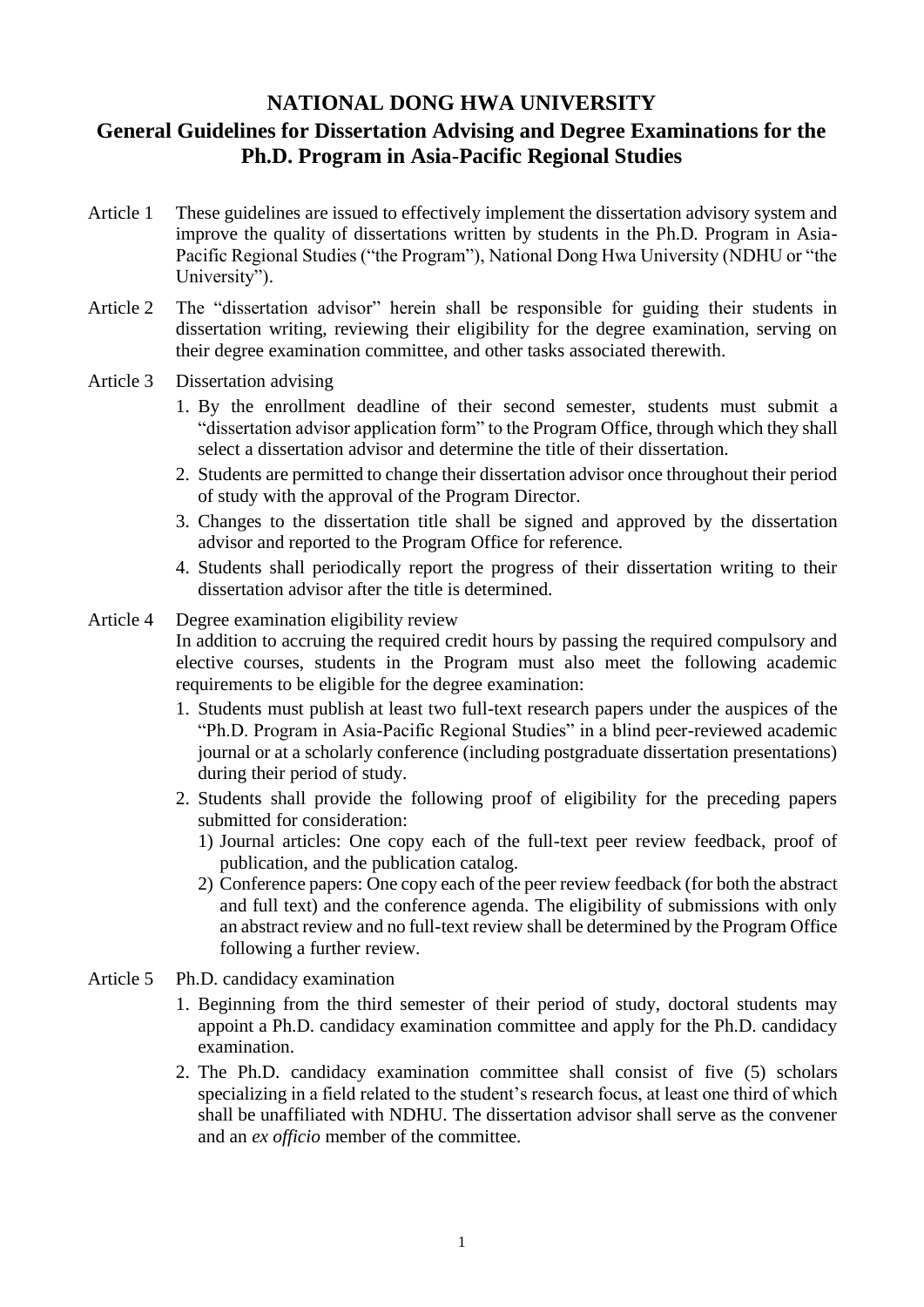- 3. The subject curricula to be included in the Ph.D. candidacy examination shall be determined by the examination committee, who shall also be responsible for drafting the questions. Doctoral students may apply for the examination during May  $1<sup>st</sup> - 31<sup>st</sup>$ or October  $1<sup>st</sup> - 31<sup>st</sup>$  of each year.
- 4. The passing grade for the examination shall be an average score of 70. Students who fail their first examination may apply for a maximum of one re-examination within one year of the first examination. Students who fail to advance to a Ph.D. candidacy by the stipulated deadline shall be ordered to withdraw from the Program by the Office of Academic Affairs following notification from the Program Office.
- Article 6 Dissertation proposal
	- 1. Doctoral students must submit their dissertation proposal in writing for review at least 12 months prior to the degree examination. Students must revise their proposal based on feedback from the review before applying for the degree examination.
	- 2. Matters related to dissertation proposal reviews shall be processed in accordance with NDHU *Guidelines for Doctoral Dissertation Proposal Review* for the Program.
- Article 7 Degree examination
	- 1. The degree examination shall take the form of an oral defense. Students may apply for the examination by filling out and submitting a "doctoral degree examination application form" by the end of May or November of each year, and the exam shall take place before January  $15<sup>th</sup>$  or July  $15<sup>th</sup>$  of each year. Doctoral students shall submit six (6) copies of their dissertation (including an abstract written in the Chinese language) and a copy of their transcript to the Program Office at least three weeks prior to the examination date.
	- 2. The doctoral degree examination committee shall consist of five (5) to nine (9) scholars specializing in a field related to the topic of the dissertation, at least one third of which shall be unaffiliated with NDHU. The dissertation advisor shall be an *ex officio* member, while the remaining members shall satisfy at least one of the following requirements and be appointed by the Dean of College of Humanities and Social Sciences with the recommendation of the Program Director:
		- 1) Currently serving or having served as a professor, associate professor, or assistant professor
		- 2) Currently serving or having served as an academician, research fellow, or associate researcher at the Academia Sinica
		- 3) Holding a doctoral degree and having significant academic accomplishments
		- 4) Having expertise in an unusual or highly specialized academic area or having significant accomplishments in their respective academic or professional field(s)
	- 3. Scholars who are the examinee's spouse or are within the examinee's third degree of kinship, whether by blood or by marriage, shall not serve on his/her degree examination committee.
	- 4. All members of the degree examination committee shall attend the degree examination in person. If an examinee has two (or more) co-advisors, the co-advisors shall appoint one person among themselves as a committee member. Neither may serve as the convener.
	- 5. The passing score for the degree examination shall be 70 (letter grade B–), and the full score 100 (A+). Each examination may only be scored once. An examinee must receive an average score of at least 70, as well as individual scores above 70 from at least two committee members, in order to pass the degree examination.
	- 6. Examinees failing the degree examination who have not yet reached the maximum period of study shall retake the examination in the following semester or school year. Each student may only retake the examination once. Students who fail the re-